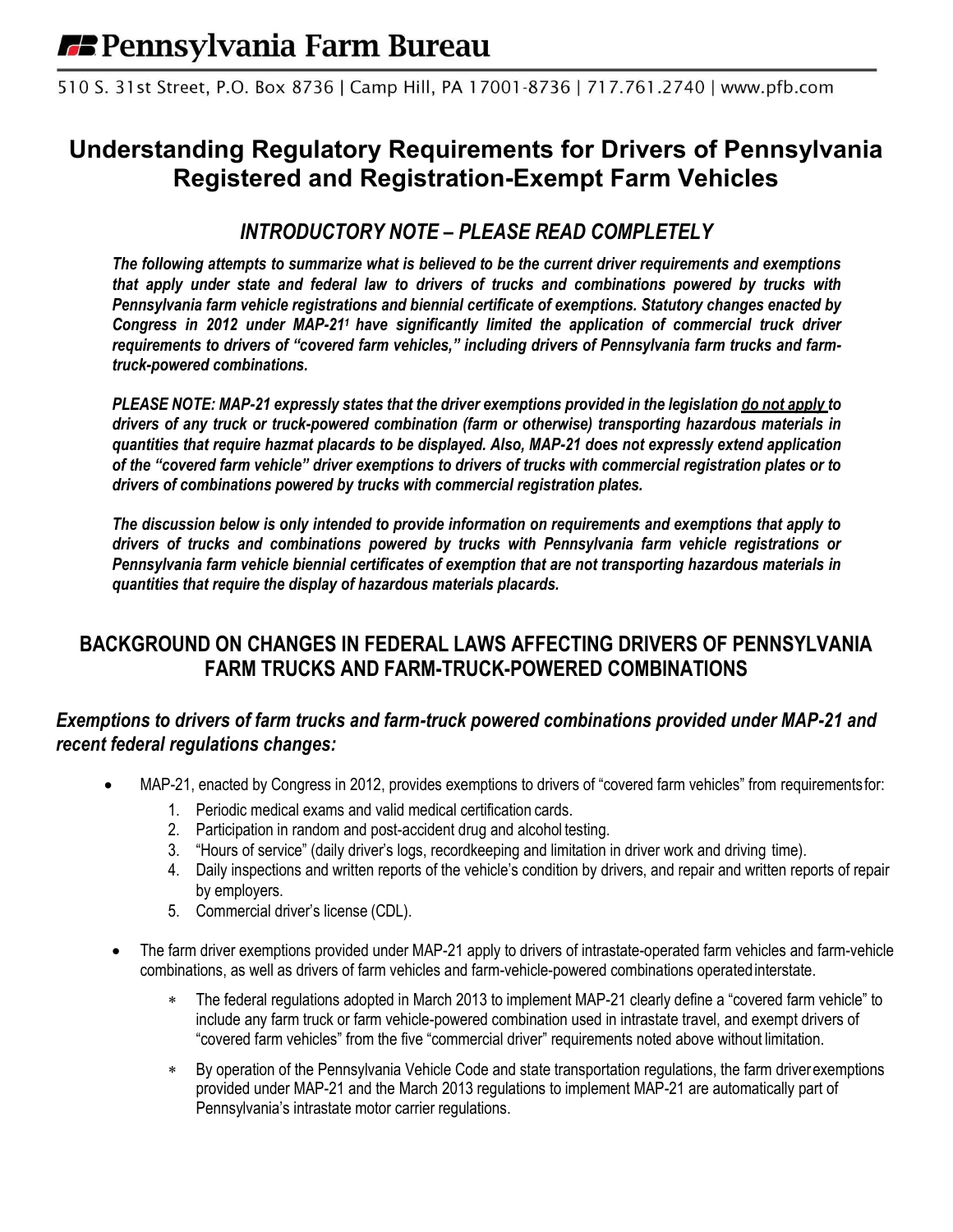- For drivers of farm trucks and farm-truck-powered combinations with a weight and weight rating of 26,000 pounds or less, the driver exemptions provided under MAP-21 apply to drivers of intrastate-operated and interstate-operated farm vehicles and farm vehicle combinations, regardless of the distance the vehicle or combination is operated away from the farm.
- For drivers of farm trucks and farm-truck powered combinations with a weight or weight rating of greater than 26,000 pounds that are operated interstate (crossing state borders), the driver exemptions provided under MAP-21 are limited to operation of the truck or combination within 150 air-miles of the farm.<sup>2</sup>
- Additionally, in response to MAP-21 and the March 2013 federal regulations to implement MAP-21, Pennsylvania's Vehicle Code was amended to expressly recognize MAP-21's exemptions from CDL requirements for drivers lawfully operating: (1) any Pennsylvania farm truck or farm-truck powered combination intrastate (within Pennsylvania), regardless of distance from the farm the vehicle is operated, or (2) any Pennsylvania or out-of-state-designated farm truck or farm- truck powered-combination with a weight or weight rating over 26,000 pounds operated interstate within a radius of 150 air-miles of the farm.

## *Areas not changed under MAP-21 or recent federal regulations changes:*

- **Minimum Age Requirements:** MAP-21 does not exempt drivers of intrastate-operated or interstate-operated farm trucks and farm-truck-powered combinations from having to comply with minimum age requirements established under federal regulations. The minimum weight or weight rating threshold of a farm truck or farm-truck-powered combination for which a minimum age requirement may apply is 26,001 pounds for intrastate travel and 10,001 pounds for interstate travel. Whether the farm truck or farm-truck-powered combination is operated intrastate or interstate, the following principles apply:
	- $\circ$  The driver of a farm truck (with no trailer) that is operated within 150 air-miles of the farm is not subject to any minimum age requirement.
	- o The driver a farm-truck-powered combination (with trailer) that meets the minimum weight threshold must be at least 18 years old when operating that combination within 150 air-miles of thefarm.
	- $\circ$  The driver of a farm truck or a farm-truck-powered combination that meets the minimum weight threshold must be at least 21 years old when operating that truck or combination beyond 150 air-miles of thefarm.
- **Standards for Safe Operation of Vehicles:** MAP-21 does not exempt drivers of farm trucks and combinations from complying with the minimum standards for safe operation of "commercial motor vehicles" imposed under the federal regulations and incorporated into Pennsylvania's intrastate motor carrier safety regulations, including the use of equipment to properly secure loads.3 Drivers of intrastate-operated Pennsylvania farm trucks and farm-truck-powered combinations with a weight or weight rating of 26,001 pounds or more and interstate-operated Pennsylvania farm trucks and farm-truck-powered combinations greater than 10,001 pounds will still need to comply with these requirements.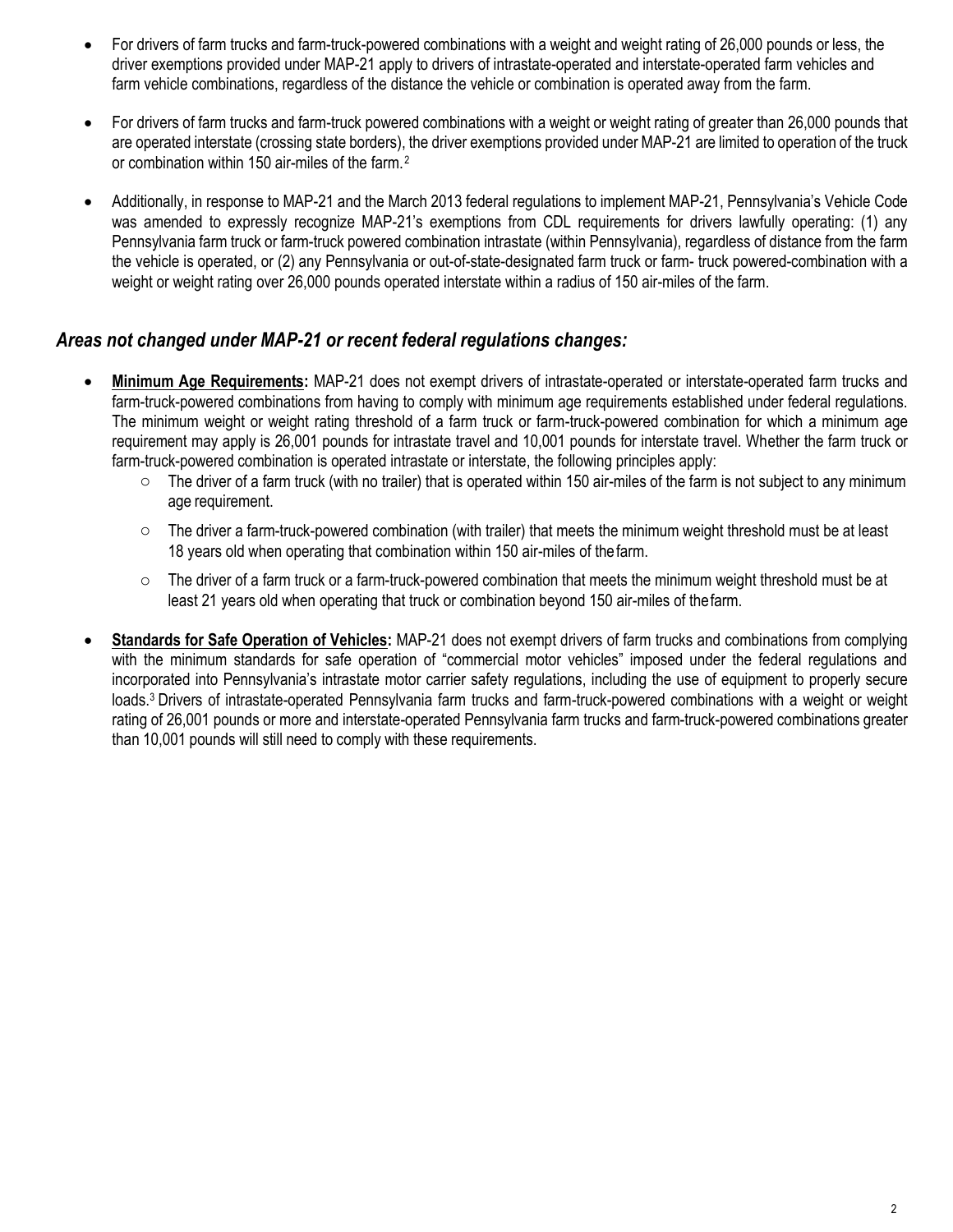# *DRIVER REQUIREMENTS AND EXEMPTIONS FOR OPERATING PENNSYLVANIA FARM VEHICLES <sup>4</sup>*

*The following summarizes the exemptions and requirements that will apply to drivers of particular types and operations of trucks and combinations powered by trucks and truck tractors with Pennsylvania's farm vehicle registration or farm vehicle biennial certificate of exemption:*

## **FARM TRUCKS AND FARM-TRUCK-POWERED COMBINATIONS WITH AN ACTUAL WEIGHT AND WEIGHT RATING OF 26,000 POUNDS OR LESS:**

## *Intrastate Operation of Farm Truck or Farm-Truck-Powered Combination (Not Crossing State Borders):*

- **The driver of the farm truck or farm-truck powered-combination is exempt from:**
	- 1. Medical certification requirements.
	- 2. Drug and alcohol testing requirements.
	- 3. "Hours of service" requirements (daily driver's logs, recordkeeping and limitation in driver work and driving time).
	- 4. Requirements for daily driver inspections and written reports of the vehicle's condition by drivers.
	- 5. Commercial driver's license (CDL) requirements.
	- 6. Minimum age requirements.
	- 7. Other driver requirements imposed on "commercial motor vehicle" drivers under federal and state regulations.

## *Interstate Operation of Farm Truck or Farm-Truck-Powered Combination (Crossing State Borders):*

- **The driver of the farm truck or farm-truck powered-combination is exempt from:**
	- 1. Medical certification requirements.
	- 2. Drug and alcohol testing requirements.
	- 3. "Hours of service" requirements (daily driver's logs, recordkeeping and limitation in driver work and driving time).
	- 4. Requirements for daily driver inspections and written reports of the vehicle's condition by drivers and repairs.
	- 5. Commercial driver's license (CDL) requirements.
- **The driver of the farm truck or farm-truck powered combination with a weight or weight rating greater than 10,000 pounds, may be subject to minimum age requirements depending on the circumstances:**
	- The driver will not be subject to any minimum age requirement when operating a farm truck (with no trailer) interstate within 150 air-miles of the farm.
	- The driver must be at least 18 years of age when operating a farm-truck-powered combination (with trailer) interstate within 150 air-miles of the farm.
	- The driver must be at least 21 years of age when operating either a farm truck or a farm-truck-powered combination interstate beyond 150 air-miles of the farm.
- **The driver of the farm truck or farm-truck powered combination with a weight or weight rating greater than 10,000 pounds is subject to other driver requirements imposed on "commercial motor vehicle" drivers under federal regulations.**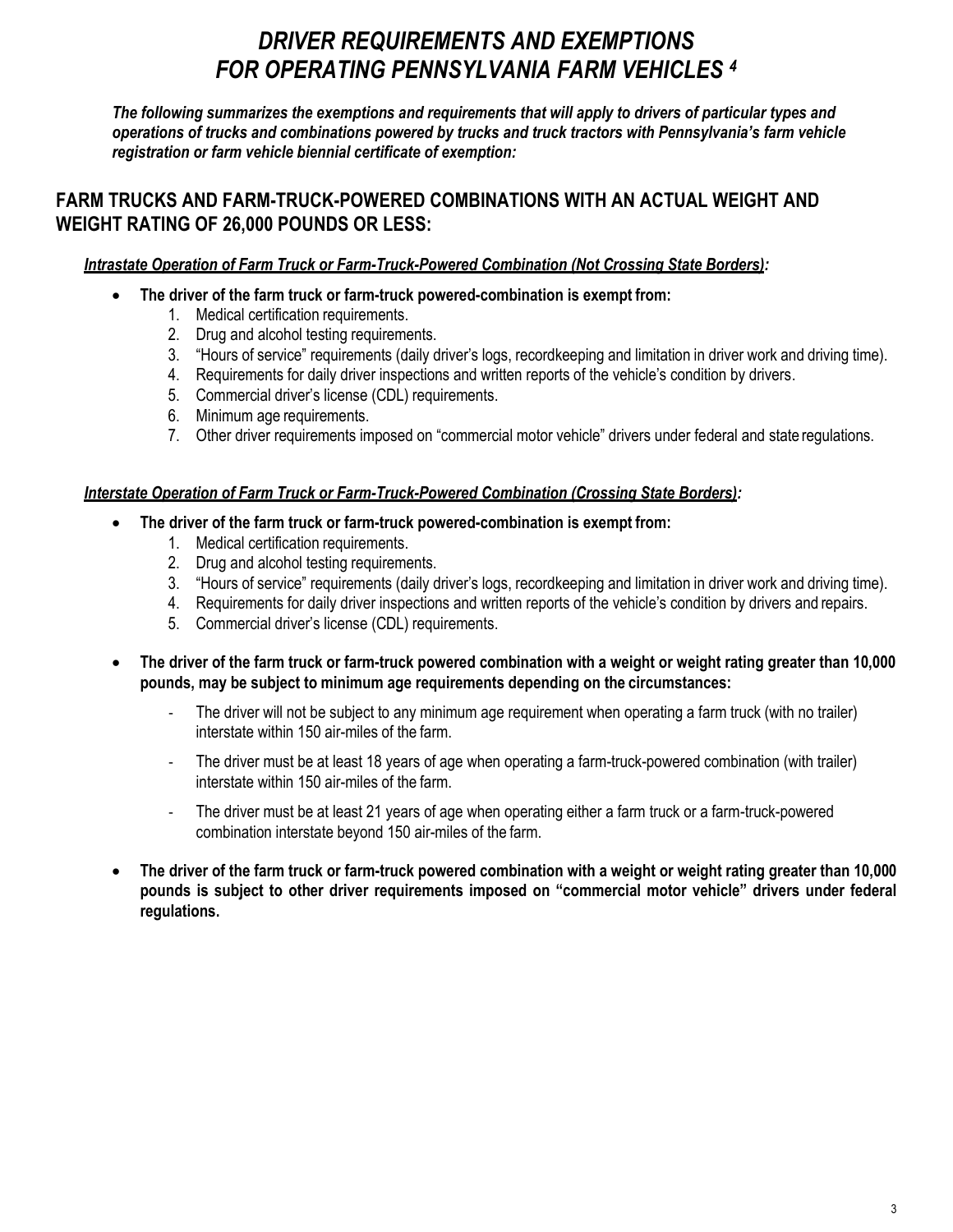# **FARM TRUCKS (WITH NO TRAILER) WITH AN ACTUAL WEIGHT OR WEIGHT RATING GREATER THAN 26,000 POUNDS:**

*Intrastate Operation of Farm Truck within 150 Air-Miles of the Farm (Not Crossing State Borders):*

- **The driver of the farm truck is exempt from:**
	- 1. Medical certification requirements.
	- 2. Drug and alcohol testing requirements.
	- 3. "Hours of service" requirements (daily driver's logs, recordkeeping and limitation in driver work and driving time).
	- 4. Requirements for daily driver inspections and written reports of the vehicle's condition by drivers and repairs.
	- 5. Commercial driver's license (CDL) requirements.
	- 6. Minimum age requirements.
- **The driver of the farm truck is subject to other driver requirements imposed on "commercial motor vehicle" drivers under federal and state regulations.**

#### *Intrastate Operation of Farm Truck More Than 150 Air-Miles Away from the Farm (Not Crossing State Borders):*

- **The driver of the farm truck is exempt from:**
	- 1. Medical certification requirements.
	- 2. Drug and alcohol testing requirements.
	- 3. "Hours of service" requirements (daily driver's logs, recordkeeping and limitation in driver work and driving time).
	- 4. Requirements for daily driver inspections and written reports of the vehicle's condition by drivers and repairs.
	- 5. Commercial driver's license (CDL) requirements.
- **The driver of the farm truck is subject to:**
	- 1. Minimum age requirement of 21 years.
	- 2. Other driver requirements imposed on "commercial motor vehicle" drivers under federal and state regulations.

#### *Interstate Operation of Farm Truck within 150 Air-Miles of the Farm (Crossing State Borders):*

- **The driver of the farm truck is exempt from:**
	- 1. Medical certification requirements.
	- 2. Drug and alcohol testing requirements.
	- 3. "Hours of service" requirements (daily driver's logs, recordkeeping and limitation in driver work and driving time).
	- 4. Requirements for daily driver inspections and written reports of the vehicle's condition by drivers and repairs.
	- 5. Commercial driver's license (CDL) requirements.
	- 6. Minimum age requirements.
- **The driver of the farm truck is subject to other driver requirements imposed on "commercial motor vehicle" drivers under federal regulations.**

#### *Interstate Operation of Farm Truck More Than 150 Air-Miles Away from the Farm (Crossing State Borders):*

- **None of the farm driver exemptions provided under MAP-21 applies.** The driver of the farm truck is subject to the requirements imposed under the federal regulations for:
	- 1. Medical certification.
	- 2. Drug and alcohol testing.
	- 3. "Hours of service" (daily driver's logs, recordkeeping and limitation in driver work and driving time).
	- 4. Daily driver inspections and written reports of the vehicle's condition by drivers and repairs.
	- 5. Minimum age the driver must be at least 21 years old.
	- 6. Commercial driver's licensing (CDL).
- **The driver of the farm truck is subject to other driver requirements imposed on "commercial motor vehicle" drivers under federal regulations.**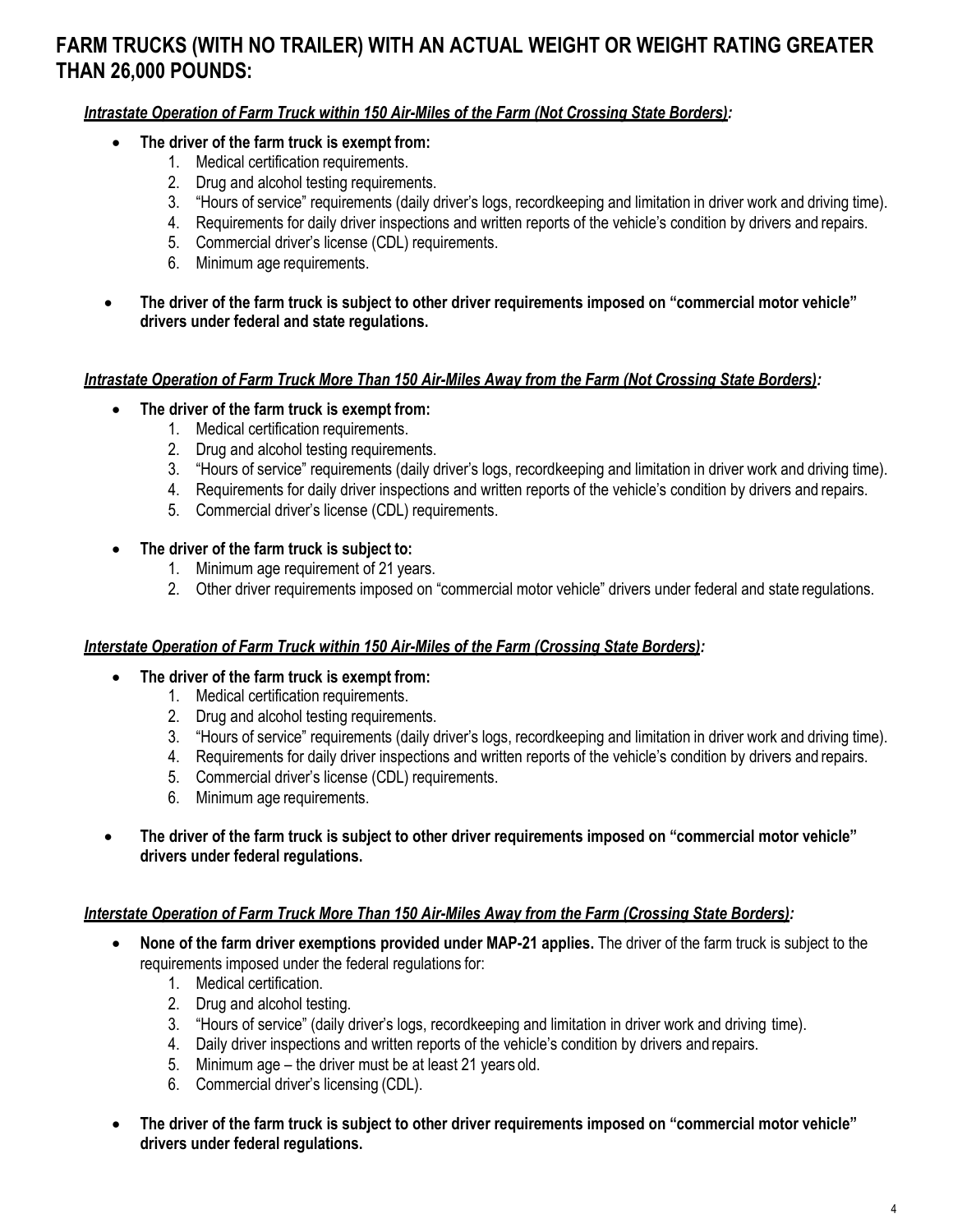# **FARM-TRUCK-POWERED COMBINATIONS (WITH TRAILER) WITH AN ACTUAL WEIGHT OR WEIGHT RATING GREATER THAN 26,000 POUNDS:**

#### *Intrastate Operation of Farm-Truck-Powered-Combination within 150 Air-Miles of the Farm (Not Crossing State Borders):*

- **The driver of the farm-truck-powered combination is exempt from:**
	- 1. Medical certification requirements.
	- 2. Drug and alcohol testing requirements.
	- 3. "Hours of service" requirements (daily driver's logs, recordkeeping and limitation in driver work and driving time).
	- 4. Requirements for daily driver inspections and written reports of the vehicle's condition by drivers and repairs.
	- 5. Commercial driver's license (CDL) requirements.
- **The driver of the farm-truck-powered combination is subject to:**
	- 1. Minimum age requirement of 18 years.
	- 2. Other driver requirements imposed on "commercial motor vehicle" drivers under federal and state regulations.

#### *Intrastate Operation of Farm-Truck-Powered Combination More Than 150 Air-Miles Away from the Farm (Not Crossing State Borders):*

- **The driver of the farm-truck-powered combination is exempt from:**
	- 1. Medical certification requirements.
	- 2. Drug and alcohol testing requirements.
	- 3. "Hours of service" requirements (daily driver's logs, recordkeeping and limitation in driver work and driving time).
	- 4. Requirements for daily driver inspections and written reports of the vehicle's condition by drivers and repairs.
	- 5. Commercial driver's license (CDL) requirements.

#### • **The driver of the farm-truck-powered combination is subject to:**

- 1. Minimum age requirement of 21 years.
- 2. Other driver requirements imposed on "commercial motor vehicle" drivers under federal and state regulations.

#### *Interstate Operation of Farm-Truck-Powered Combination within 150 Air-Miles of the Farm (Crossing State Borders):*

- **The driver of the farm-truck-powered combination is exempt from:**
	- 1. Medical certification requirements.
	- 2. Drug and alcohol testing requirements.
	- 3. "Hours of service" requirements (daily driver's logs, recordkeeping and limitation in driver work and driving time).
	- 4. Requirements for daily driver inspections and written reports of the vehicle's condition by drivers and repairs.
	- 5. Commercial driver's license (CDL) requirements.

#### • **The driver of the farm-truck-powered combination is subject to:**

- 1. Minimum age requirement of 18 years.
- 2. Other driver requirements imposed on "commercial motor vehicle" drivers under federal regulations.

#### *Interstate Operation of Farm-Truck-Powered Combination More than 150 Air-Miles Away from the Farm (Crossing State Borders):*

- **None of the farm driver exemptions provided under MAP-21 applies.** The driver of the farm-truck-powered combination is subject to the requirements imposed under the federal regulations for:
	- 1. Medical certification.
	- 2. Drug and alcohol testing.
	- 3. "Hours of service" (daily driver's logs, recordkeeping and limitation in driver work and driving time).
	- 4. Daily driver inspections and written reports of the vehicle's condition by drivers and repairs.
	- 5. Minimum age requirement of 21 years.
	- 6. Commercial driver's licensing (CDL).
- **The driver of the farm truck is subject to other driver requirements imposed on "commercial motor vehicle" drivers under federal regulations.**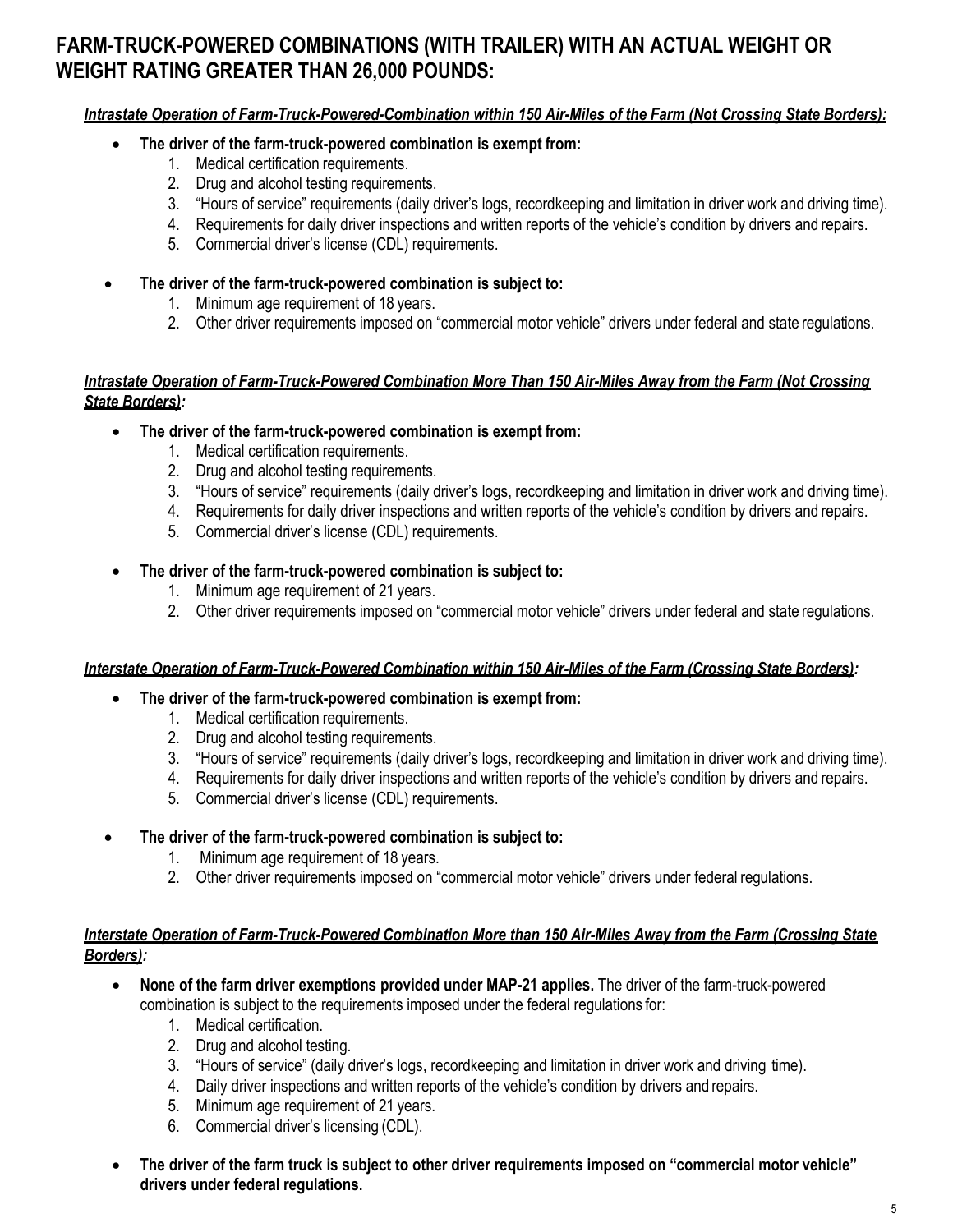# *FREQUENTLY ASKED QUESTIONS REGARDING THESE REGULATIONS*

# *Do I need a commercial driver's license (CDL) to operate my farm truck?*

CDL requirements do not apply to drivers of vehicles or combinations until the actual weight or weight rating of the vehicle or combination is greater than 26,000 pounds. If the actual weight and weight rating of your vehicle or combination do not exceed 26,000 pounds, you do not need a CDL, regardless of whether your vehicle or combination is farm or commercial. The only exception is when you are transporting hazardous materials in quantities that require hazmat placards to be displayed. In this case, you must have a CDL.

An exemption from CDL is also provided to drivers of trucks and truck tractors with a farm vehicle registration or biennial certificate of exemption whose gross weight rating (or combination weight rating) is greater than 26,000 lbs. A CDL is not required, if:

- $\checkmark$  the driver has a Class C License,
- $\checkmark$  the vehicle is being operated in accordance with the farm vehicles restrictions in use,
- $\checkmark$  the vehicle is either (i) being operated intrastate, or (b) is being operated interstate within a radius of 150 air-miles from the farm, and
- $\checkmark$  the vehicle is not carrying hazardous materials in quantities that require display of hazmat placards.

The farm driver exemption from CDL does not apply in situations where the farm truck or farm-truck-powered combination has an actual weight or weight rating of greater than 26,000 pounds and is being used in interstate travel more than 150 air-miles from the farm. Also, the farm driver exemption normally should not apply to the operation of vehicles or combinations powered by vehicles with commercial registrations.

## *Do I need to display a hazardous materials placard?*

Drivers of trucks with farm registration plates and farm registration exemption stickers and combinations powered by these vehicles need to comply with the federal regulations governing transportation of hazardous materials, including display of hazardous materials placards when carrying materials in amounts that the regulations require placards to be displayed, regardless of whether the vehicle or combination is used in intrastate or interstate travel.

## *Do I need a US DOT number for my farm truck?*

For intrastate operation, farm trucks should not be required to have or display a USDOT number, unless the truck is transporting hazardous materials in amounts that require the truck to display hazardous materials placards.

If you use your farm-registered truck outside of Pennsylvania and the actual weight or weight rating (or if towing, the combination) is greater than 10,000 pounds, you will be required to display on the vehicle the name of business and the USDOT number that has been assigned to the business. THERE ARE NO EXEMPTIONS.

## *What if I drive a farm truck over 26,000 pounds, intrastate?*

Drivers of farm trucks and farm truck combinations greater than 26,000 lbs. need to still comply with the federal standards for safe operation of commercial motor vehicles, including the standards for securing vehicle loads, which are incorporated by reference in Pennsylvania's intrastate regulations, and understand what requirements may apply to local transportation activities.

#### *I have a commercially-plated truck, and I just use it in Pennsylvania. Do the farm driver exemptions provided under state law and the 2012 federal legislation apply to the driver of that truck?*

No provision of state law, MAP-21 or the amended federal regulations expressly exempts drivers of vehicles other than those vehicles that have been designated and identified by the state as farm vehicles, such as trucks with Pennsylvania farm registration plates and farm exemption stickers. If the truck has commercial registration plates and the truck or combination powered by that truck has a weight or weight rating of greater than 17,000 pounds, the driver should assume that he or she must comply with all of the driver requirements imposed under Pennsylvania's intrastate motor carrier safety regulations.

#### *I drive a vehicle with commercial plates interstate. Do I qualify for the farm driver exemptions recently provided in federal legislation if I operate that vehicle interstate?*

Neither MAP-21 nor the amended federal regulations expressly exempt drivers of vehicles other than those defined as "covered farm vehicles" (such as trucks with Pennsylvania farm registration plates and farm exemption stickers). If the truck has commercial registration plates and the truck or combination powered by that truck has a weight or weight rating of greater than 10,000 pounds, the driver should assume that he or she must comply with all of the driver requirements imposed under the Federal Motor Carrier Safety Regulations.